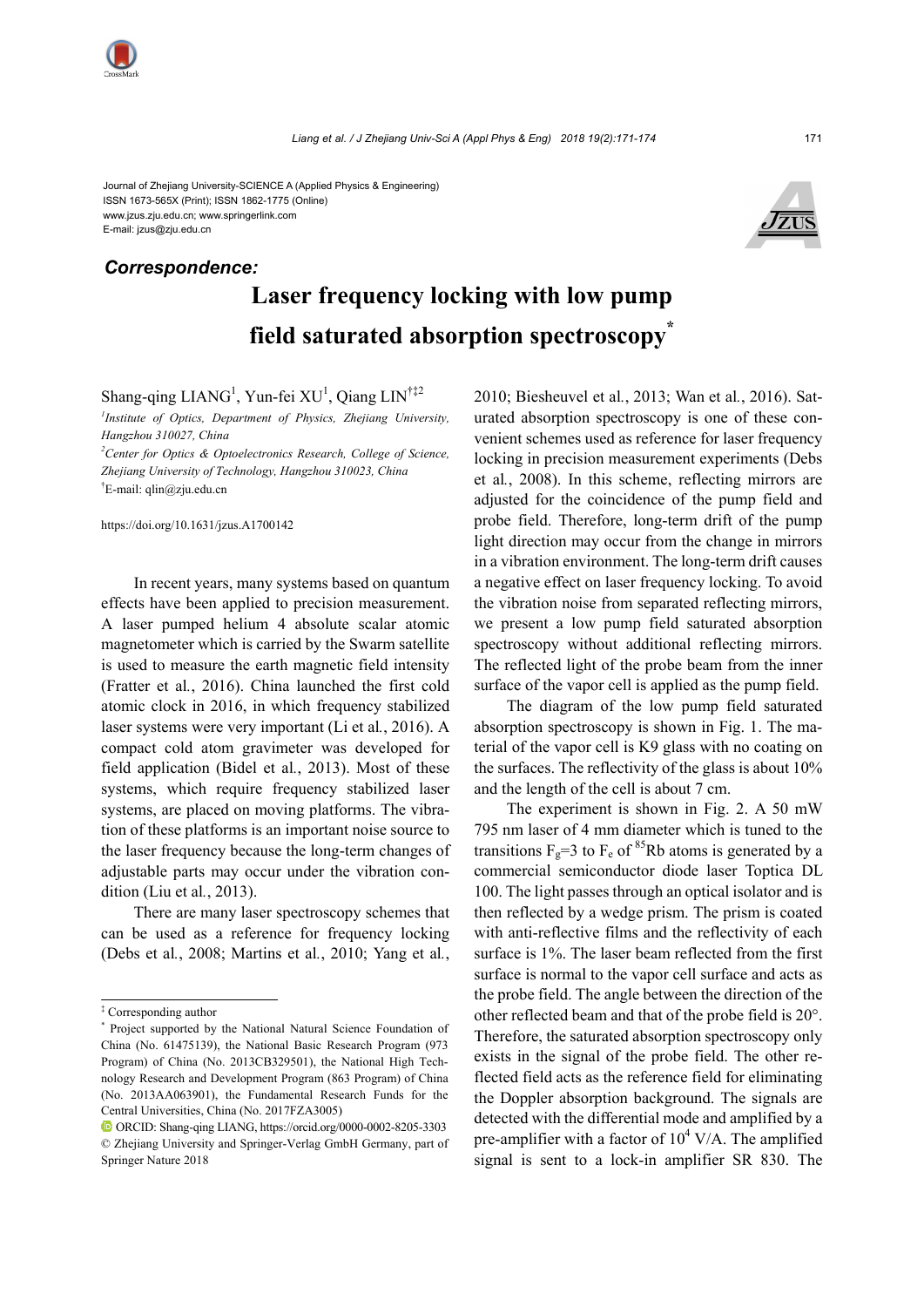reference signal of the lock-in amplifier is produced by an arbitrary waveform generator RIGOL DG 4162, which modulates the current of DL 100 via the current modulation input interface (MOD). It is a sine signal with a frequency of 2 kHz. The depth of modulation of laser frequency is several MHz. The input and the output of the lock-in amplifier are monitored with an oscilloscope Tektronix TDS 2014C (not drawn in Fig. 2). The output signal is used as the error signal of the laser frequency and sent to the commercial Toptica proportional-integral-differential regulator (PID 110). The output of PID 110 is then sent to the scan control module (SC 110), which controls the laser frequency by controlling the voltage of the piezoelectric ceramic (PZT). With different lengths of the PZT, the length of the external cavity of DL 100 is modified.



**Fig. 1 Low pump field saturated absorption spectroscopy scheme** 

The probe beam travels through the vapor cell and the reflected light from the inner surface is the pump field



**Fig. 2 Experimental apparatus**  OI: optical isolator; PD: photodiode detector; MOD: current modulation input interface; PZT: piezoelectric ceramic

The low pump field saturated absorption spectroscopy is shown in Fig. 3. The deep curve background shows that the probe field is strongly absorbed by the atoms when the laser is near resonance. The peak 3 to 2 corresponds to the transition  $F_g=3$  to  $F_g=2$ and the peak 3 to 3 corresponds to the transition  $F_g=3$ to  $F_e=3$ . The peak Co  $(2, 3)$  is the crossover peak. It is clear that the amplitude of the signal in our scheme is smaller than that in typical saturated absorption spectroscopy. The signal contrast can reach 2% when the probe beam is normal to the surface of the vapor cell. It is large enough for frequency locking.



**Fig. 3 Low pump field saturated absorption spectroscopy** The horizontal coordinate represents laser frequency detuning from the transition  $F_g=3$  to  $F_e=2$ . The vertical coordinate represents the signal amplitude

To evaluate the influence of the motion of the vapor cell in our scheme, we measure the relative intensity of the signal with different incident angles of the probe beam (Fig. 4).



**Fig. 4 Relationship between incident angle of the probe beam and the relative intensity of the signal** 

It is clear that the change rate of the relative intensity is very small when the incident angle is  $90^{\circ}$ ±1°. This means that the signal remains well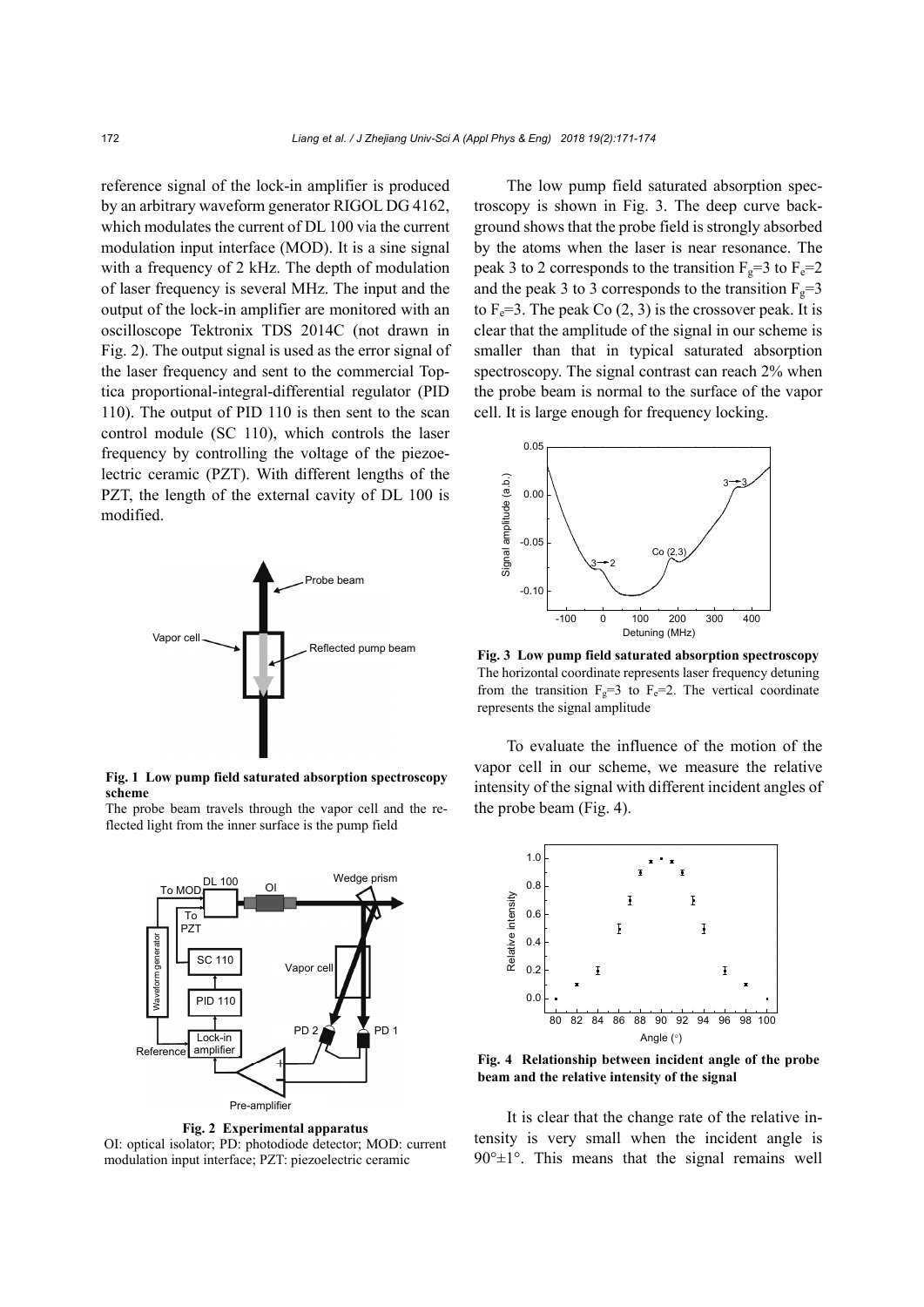within an angular tolerance of 2°. In a traditional saturated absorption spectroscopy scheme, several separated reflecting mirrors are used to adjust the pump field direction in order to ensure that the pump field and probe field coincide as much as possible. However, there are springs in the holders of the mirrors, which may lead to long-term drift of the mirrors' reflecting angle under vibration. These changes result in the long-term drift of the direction of the pump field. It is known that the coincidence degree of the pump field and probe field is an important factor in the effect of laser frequency locking. Thus, the long-term drift of the direction of the pump field will cause a long-term negative effect. Compared with the traditional scheme, the low pump field scheme has no additional reflecting mirrors. The long-term drift of the mirror's angle can be eliminated. In addition, it is easier to control the motion of the vapor cell to within 2° than to suppress the long-term drift of the mirror's angle. Therefore, the low pump field scheme is less sensitive to vibration than the traditional one.

Before locking the laser, we regulate the experimental apparatus by monitoring the input and output of the lock-in amplifier. The signals of a well-adjusted system are shown in Fig. 5. The input signal (Fig. 5a) is the low pump field saturated absorption spectroscopy after eliminating the Doppler absorption background. The output signal (Fig. 5b) is the error signal for frequency locking.



**Fig. 5 Signals of a well-adjusted system**  (a) Input of the lock-in amplifier; (b) Output of the lock-in amplifier

To evaluate the performance, we lock the laser to the transition  $F_g=3$  to  $F_g=3$  and record the error signal for several hours. In order to achieve a clear comparison, only one hour of data is shown in Fig. 6. The frequency of the laser varies in a wide range when it is free-running. After the frequency is locked, the relative frequency fluctuation is about 2 MHz and the performance is acceptable in most precision measurement experiments.



**Fig. 6 Error signals before and after the frequency of the laser is locked** 

In conclusion, we put forward and demonstrate experimentally a laser frequency locking method using low pump field saturated absorption spectroscopy. Compared with the traditional high pump-low probe configuration, our low pump-high probe configuration is much simpler. There is no additional reflecting mirror in the scheme, and so it is less sensitive to vibration than the traditional scheme. It is a technique that can find application in precision measurement systems on moving platforms.

## **References**

Bidel Y, Carraz O, Charriere R, et al., 2013. Compact cold atom gravimeter for field applications. *Applied Physics Letters*, 102(14):25-61.

https://doi.org/10.1063/1.4801756

- Biesheuvel J, Noom DW, Salumbides EJ, et al., 2013. Widely tunable laser frequency offset lock with 30 GHz range and 5 THz offset. *Optics Express*, 21(12):14008-14016. https://doi.org/10.1364/OE.21.014008
- Debs JE, Robins NP, Lance A, et al., 2008. Piezo-locking a diode laser with saturated absorption spectroscopy. *Applied Optics*, 47(28):5163-5166. https://doi.org/10.1364/AO.47.005163
- Fratter I, Leger JM, Bertrand F, et al., 2016. Swarm absolute scalar magnetometers first in-orbit results. *Acta Astronautica*, 4:2465-2474.